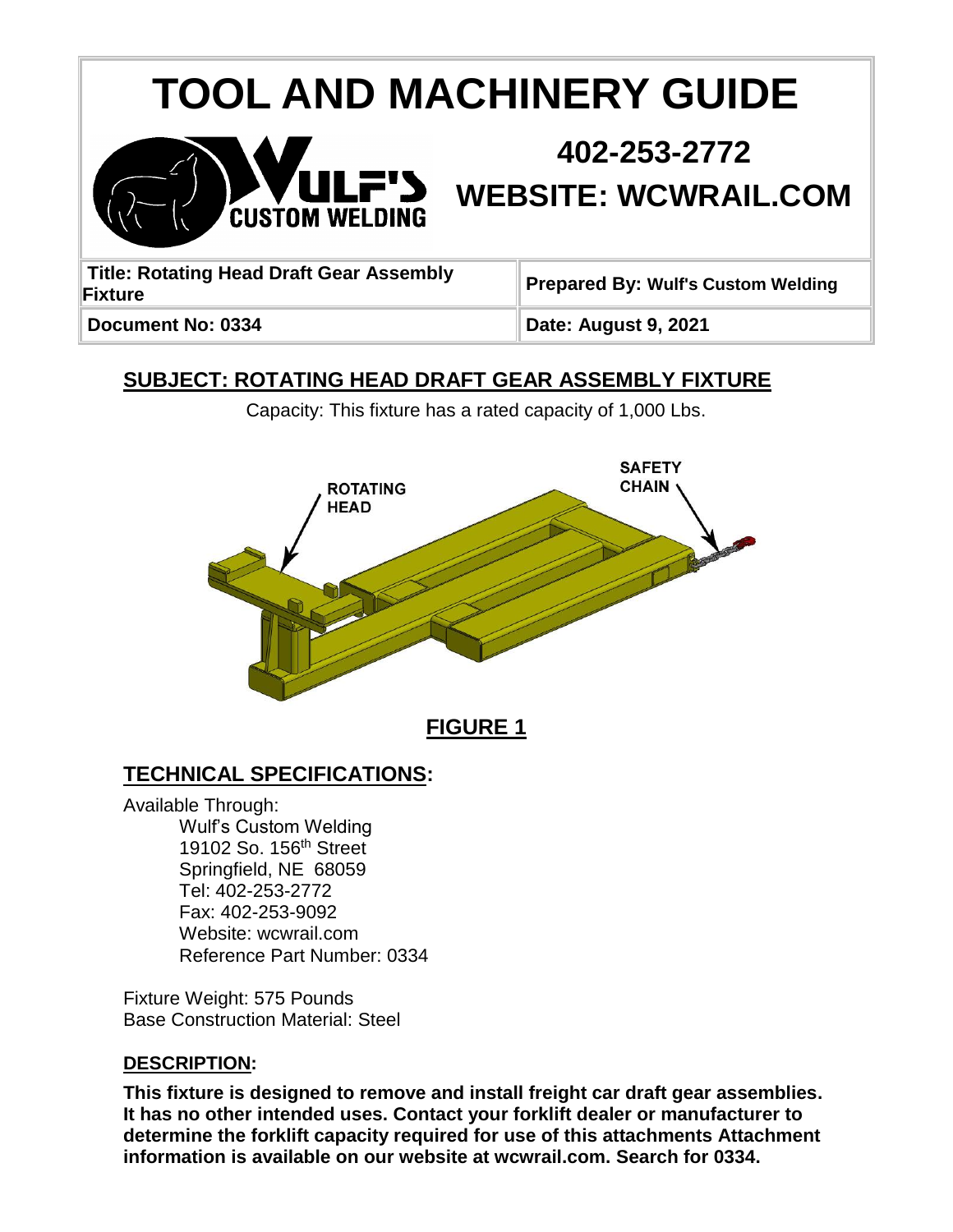#### **INSTRUCTIONS FOR USE:**

WARNING: Ensure car(s) is/are properly secured with hand brakes and/or chocks before attempting to perform any component repairs.

WARNING: Ensure Blue Flag protection is set in accordance with current operating rules before fouling any track or performing any type of repair work.

- 1. Inspect the fixture prior to use. The safety chain must be in place and the locking grab hook working properly. The rotating head mechanism must be moving freely (Figure 1).
- 2. Compress and prepare the draft gear assembly for removal in accordance with current maintenance instructions.



**FIGURE 2**

- 3. Place the fixture on the Forklift and attach the safety chain to the forklift mast (Figure 1).
- 4. Move the fixture under the draft gear assembly to be replaced. The fixture may be moved into place from the either side or the end of the freight car. Rotate the fixture head as necessary to place it directly under the assembly (Figure 1).
- 5. Raise the forklift until the rotating head contacts the draft gear assembly. Remove the retaining straps and lower the gear using the forklift (Figure 2).
- 6. Move the draft gear assembly to the proper place of disposal and remove it from the fixture.
- 7. Place the new draft gear assembly on the fixture and move it under the car for installation.
- 8. Use the forklift to raise the draft gear assembly into the draft gear pocket and apply the assembly retaining straps.
- 9. Remove the safety chain from the forklift mast and place the fixture back into its proper place of storage.

### **SAFETY PRECAUTIONS:**

WARNINGS: Noncompliance could cause injury to employees CAUTIONS: Noncompliance could cause damage to equipment NOTES: Pertinent information

1. WARNING: Wear personal protective equipment in accordance with all current Safety rules and requirements.